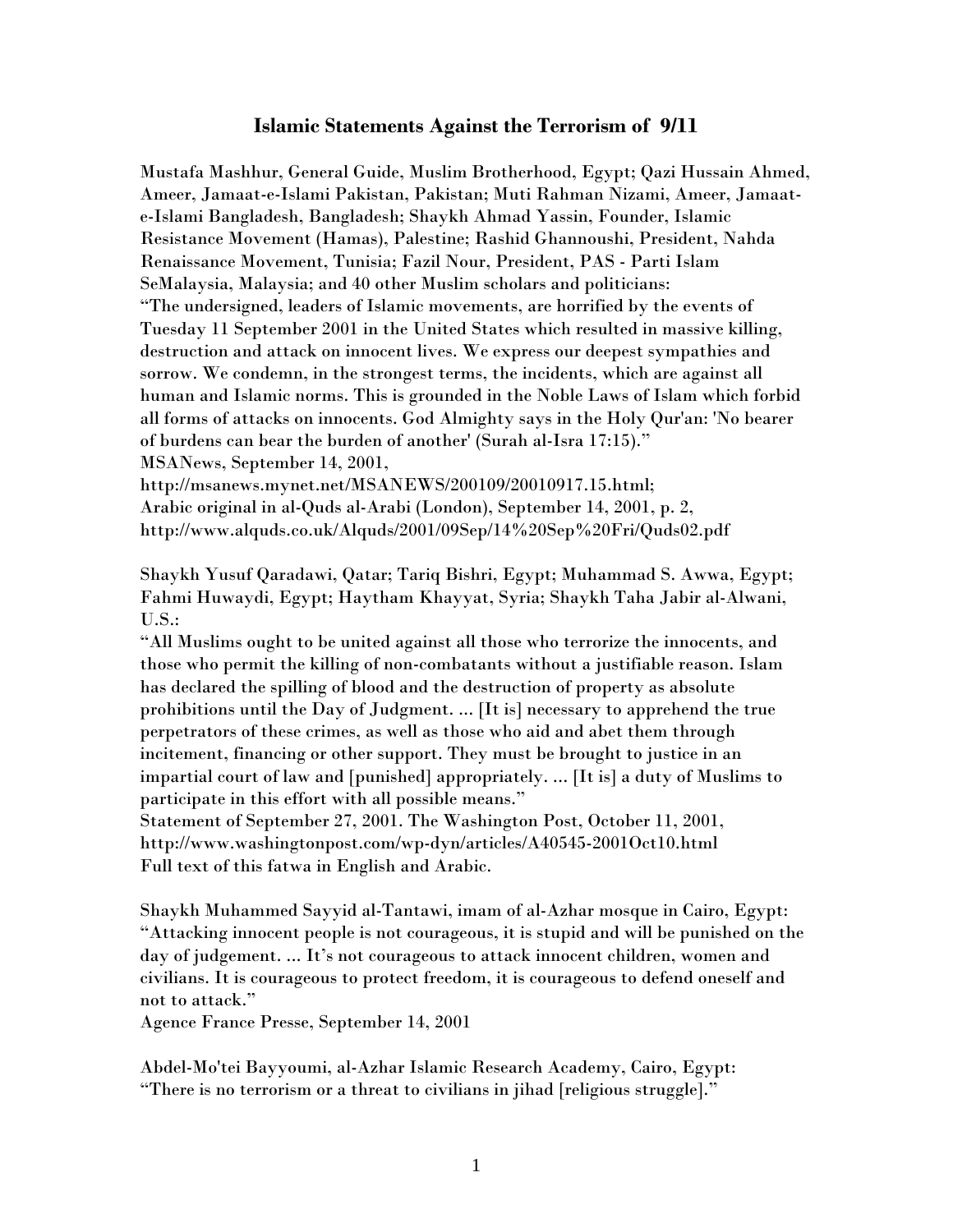Al-Ahram Weekly Online, 20 - 26 September 2001, http://www.ahram.org.eg/weekly/2001/552/p4fall3.htm

Muslim Brotherhood, an opposition Islamist group in Egypt, said it was "horrified" by the attack and expressed "condolences and sadness":

"[We] strongly condemn such activities that are against all humanist and Islamic morals. ... [We] condemn and oppose all aggression on human life, freedom and dignity anywhere in the world."

Al-Ahram Weekly Online, 13 - 19 September 2001, http://www.ahram.org.eg/weekly/2001/551/fo2.htm

Shaykh Muhammad Hussein Fadlallah, spiritual guide of Shi'i Muslim radicals in Lebanon, said he was "horrified" by these "barbaric ... crimes":

"Beside the fact that they are forbidden by Islam, these acts do not serve those who carried them out but their victims, who will reap the sympathy of the whole world. ... Islamists who live according to the human values of Islam could not commit such crimes."

Agence France Presse, September 14, 2001

'Abdulaziz bin 'Abdallah Al-Ashaykh, chief mufti of Saudi Arabia: "Firstly: the recent developments in the United States including hijacking planes, terrorizing innocent people and shedding blood, constitute a form of injustice that cannot be tolerated by Islam, which views them as gross crimes and sinful acts. Secondly: any Muslim who is aware of the teachings of his religion and who adheres to the directives of the Holy Qur'an and the sunnah (the teachings of the Prophet Muhammad) will never involve himself in such acts, because they will invoke the anger of God Almighty and lead to harm and corruption on earth." Statement of September 15, 2001, http://saudiembassy.net/press\_release/01-spa/09-15- Islam.htm

'Abdulaziz bin 'Abdallah Al-Ashaykh, chief mufti of Saudi Arabia: "You must know Islam's firm position against all these terrible crimes. The world must know that Islam is a religion of peace and mercy and goodness; it is a religion of justice and guidance…Islam has forbidden violence in all its forms. It forbids the hijacking airplanes, ships and other means of transport, and it forbids all acts that undermine the security of the innocent."

Hajj sermon of February 2, 2004, in "Public Statements by Senior Saudi Officials Condemning Extremism and Promoting Moderation," May 2004, http://www.saudiembassy.net/ReportLink/Report\_Extremism\_May04.pdf, page 10

Shaikh Saleh Al-Luheidan, Chairman of the Supreme Judicial Council, Saudi Arabia: "As a human community we must be vigilant and careful to oppose these pernicious and shameless evils, which are not justified by any sane logic, nor by the religion of Islam."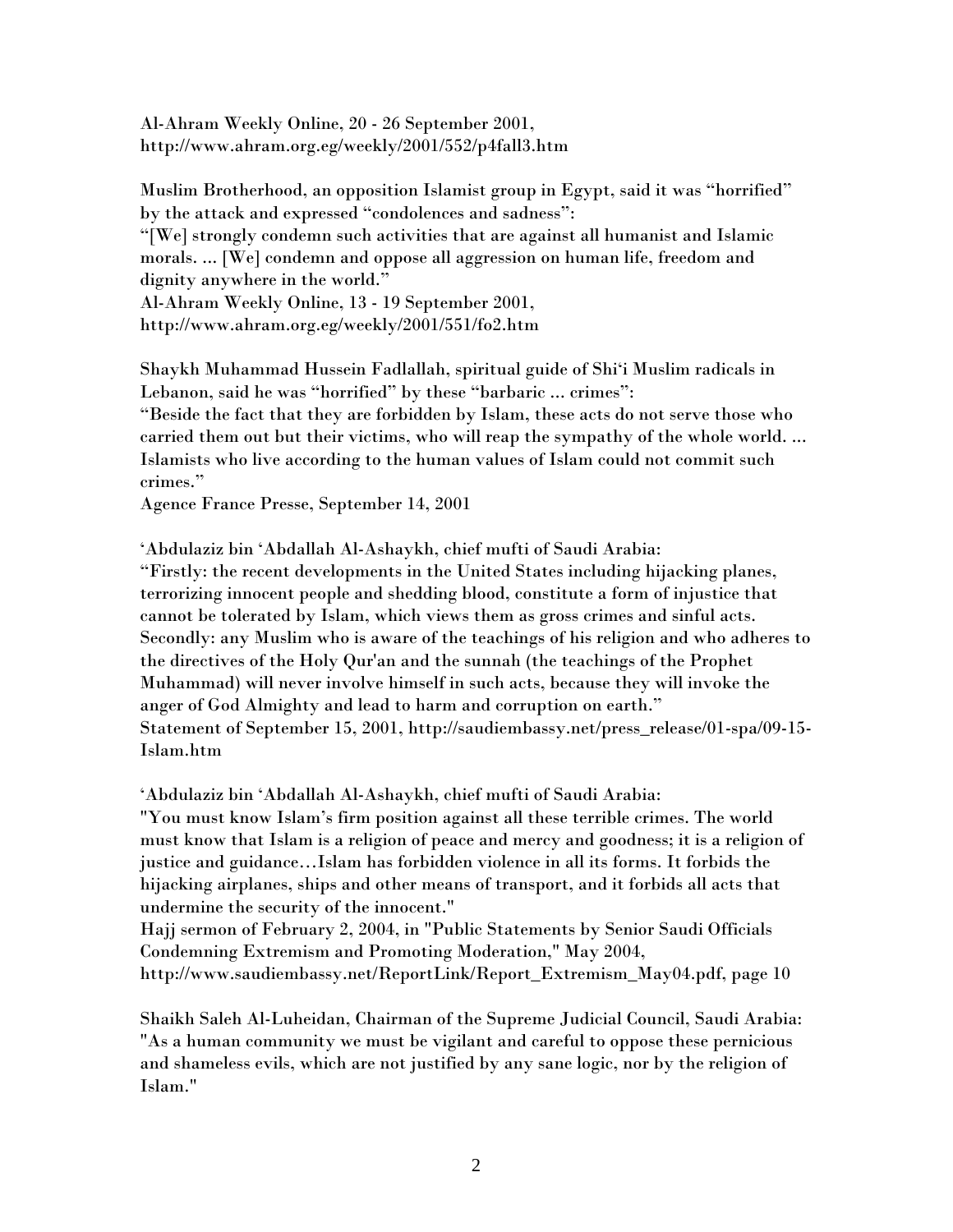Statement of September 14, 2001, in "Public Statements by Senior Saudi Officials Condemning Extremism and Promoting Moderation," May 2004, http://www.saudiembassy.net/ReportLink/Report\_Extremism\_May04.pdf, page 6

Shaikh Saleh Al-Luheidan, Chairman of the Supreme Judicial Council, Saudi Arabia: "And I repeat once again: that this act that the United states was afflicted with, with this vulgarity and barbarism, and which is even more barbaric than terrorist acts, I say that these acts are from the depths of depravity and the worst of evils." Televised statement of September 2001, in Muhammad ibn Hussin Al-Qahtani, editor, The Position of Saudi Muslim Scholars Regarding Terrorism in the Name of Islam (Saudi Arabia, 2004), pages 27-28.

Shaykh Muhammad bin 'Abdallah al-Sabil, member of the Council of Senior Religious Scholars, Saudi Arabia:

"Any attack on innocent people is unlawful and contrary to shari'a (Islamic law). ... Muslims must safeguard the lives, honor and property of Christians and Jews. Attacking them contradicts shari'a." Agence France Presse, December 4, 2001

Council of Saudi 'Ulama', fatwa of February 2003:

"What is happening in some countries from the shedding of the innocent blood and the bombing of buildings and ships and the destruction of public and private installations is a criminal act against Islam. ... Those who carry out such acts have the deviant beliefs and misleading ideologies and are responsible for the crime. Islam and Muslims should not be held responsible for such actions."

The Dawn newspaper, Karachi, Pakistan, February 8, 2003,

http://www.dawn.com/2003/02/08/top17.htm; also in "Public Statements by Senior Saudi Officials Condemning Extremism and Promoting Moderation," May 2004, http://www.saudiembassy.net/ReportLink/Report\_Extremism\_May04.pdf, page 10

Shaykh Yusuf al-Qaradawi, chairman of the Sunna and Sira Council, Qatar: "Our hearts bleed for the attacks that has targeted the World Trade Center [WTC], as well as other institutions in the United States despite our strong oppositions to the American biased policy towards Israel on the military, political and economic fronts. Islam, the religion of tolerance, holds the human soul in high esteem, and considers the attack against innocent human beings a grave sin, this is backed by the Qur'anic verse which reads: 'Who so ever kills a human being [as punishment] for [crimes] other than manslaughter or [sowing] corruption in the earth, it shall be as if he has killed all mankind, and who so ever saves the life of one, it shall be as if he had saved the life of all mankind' (Al-Ma'idah:32)."

Statement of September 13, 2001. http://www.islamonline.net/English/News/2001- 09/13/article25.shtml. Arabic original at

http://www.qaradawi.net/site/topics/article.asp?cu\_no=2&item\_no=1665&version=1 &template\_id=130&parent\_id=17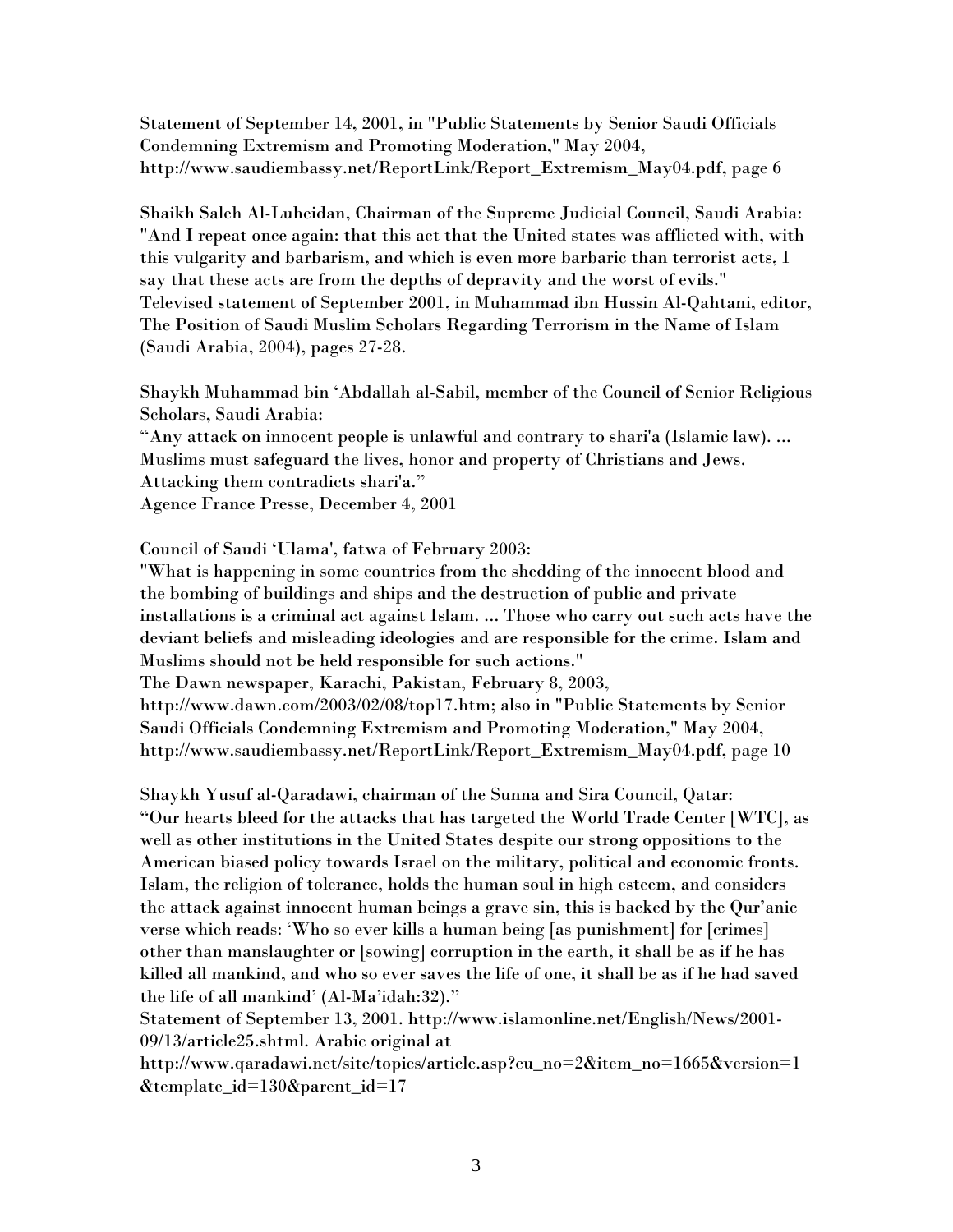Ayatollah Ali Khamene'i, supreme jurist-ruler of Iran:

"Killing of people, in any place and with any kind of weapons, including atomic bombs, long-range missiles, biological or chemical weopons, passenger or war planes, carried out by any organization, country or individuals is condemned. ... It makes no difference whether such massacres happen in Hiroshima, Nagasaki, Qana, Sabra, Shatila, Deir Yassin, Bosnia, Kosovo, Iraq or in New York and Washington." Islamic Republic News Agency, September 16, 2001, http://www.irna.com/en/hphoto/010916000000.ehp.shtml

#### President Muhammad Khatami of Iran:

"[T]he September 11 terrorist blasts in America can only be the job of a group that have voluntarily severed their own ears and tongues, so that the only language with which they could communicate would be destroying and spreading death." Address to the United Nations General Assembly, November 9, 2001, http://www.president.ir/cronicnews/1380/8008/800818/800818.htm#b3

#### League of Arab States:

"The General-Secretariat of the League of Arab States shares with the people and government of the United States of America the feelings of revulsion, horror and shock over the terrorist attacks that ripped through the World Trade Centre and Pentagon, inflicting heavy damage and killing and wounding thousands of many nationalities. These terrorist crimes have been viewed by the League as inadmissible and deserving all condemnation. Divergence of views between the Arabs and the United States over the latter's foreign policy on the Middle East crisis does in no way adversely affect the common Arab attitude of compassion with the people and government of the United States at such moments of facing the menace and ruthlessness of international terrorism. In more than one statement released since the horrendous attacks, the League has also expressed deep sympathy with the families of the victims. In remarks to newsmen immediately following the tragic events, Arab League Secretary-General Amre Moussa described the feelings of the Arab world as demonstrably sympathetic with the American people, particularly with families and individuals who lost their loved ones. "It is indeed tormenting that any country or people or city anywhere in the world be the scene of such disastrous attacks," he added. While convinced that it is both inconceivable and lamentable that such a large-scale, organised terrorist campaign take place anywhere, anytime, the League believes that the dreadful attacks against WTC and the Pentagon unveil, time and again, that the cancer of terrorism can be extensively damaging if left unchecked. It follows that there is a pressing and urgent need to combat world terrorism. In this context, an earlier call by [Egyptian] President Hosni Mubarak for convening an international conference to draw up universal accord on ways and means to eradicate this phenomenon and demonstrate international solidarity is worthy of active consideration. The Arabs have walked a large distancein the fight against cross-border terrorism by concluding in April 1998 the Arab Agreement on Combating Terrorism." September 17, 2001, http://www.leagueofarabstates.org/E\_Perspectives\_17\_09\_01.asp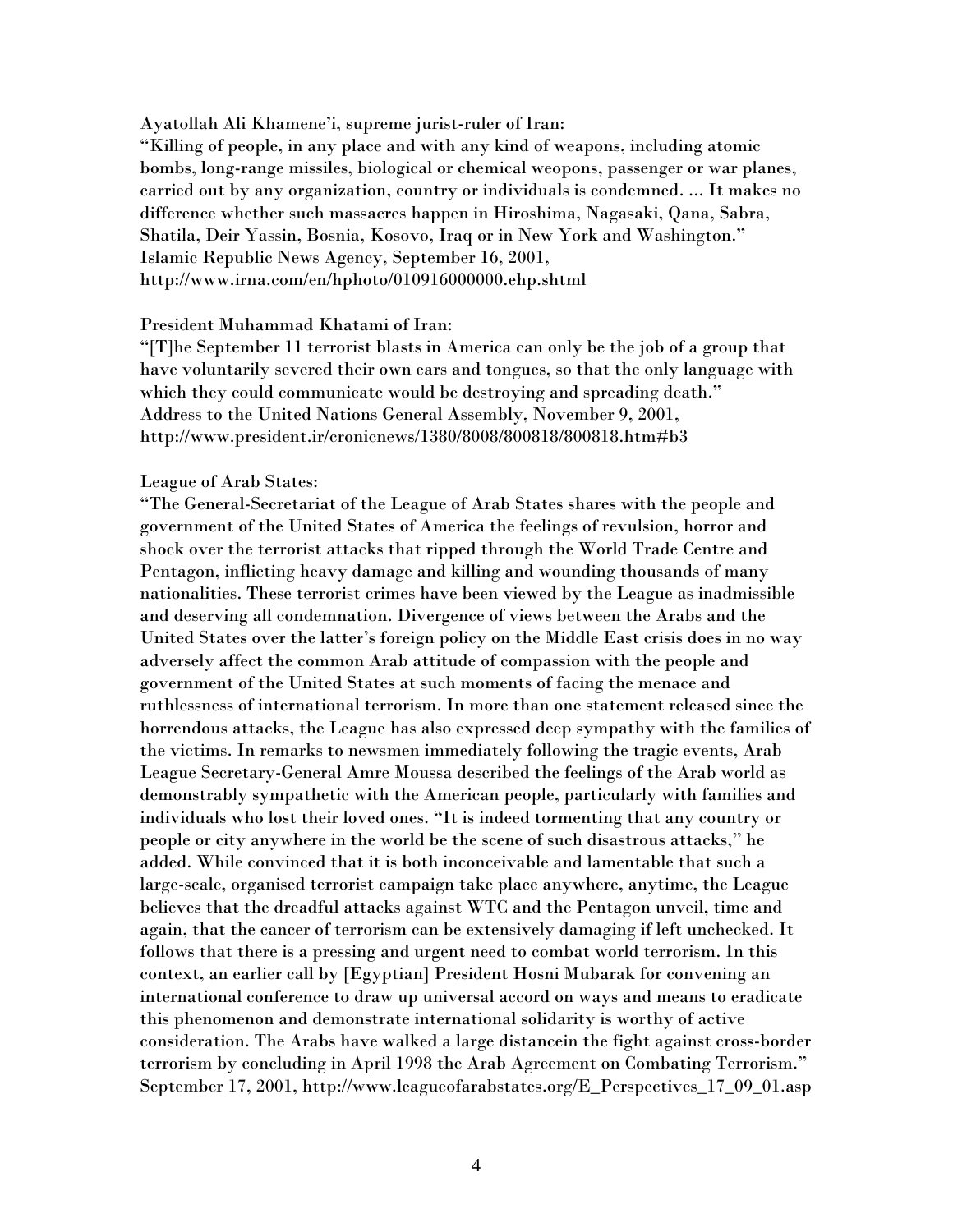Dr. Abdelouahed Belkeziz, Secretary-General of the Organization of the Islamic Conference:

"Following the bloody attacks against major buildings and installations in the United States yesterday, Tuesday, September 11, 2001, Dr. Abdelouahed Belkeziz, secretarygeneral of the 57-nation Organization of the Islamic Conference (OIC), stated that he was shocked and deeply saddened when he heard of those attacks which led to the death and injury of a very large number of innocent American citizens. Dr. Belkeziz said he was denouncing and condemning those criminal and brutal acts that ran counter to all covenants, humanitarian values and divine religions foremost among which was Islam."

Press Release, Jeddah, Saudi Arabia, September 12, 2001, http://www.oicoci.org/press/english/september%202001/america%20on%20attack.htm

Organization of the Islamic Conference of Foreign Ministers:

"The Conference strongly condemned the brutal terror acts that befell the United States, caused huge losses in human lives from various nationalities and wreaked tremendous destruction and damage in New York and Washington. It further reaffirmed that these terror acts ran counter to the teachings of the divine religions as well as ethical and human values, stressed the necessity of tracking down the perpetrators of these acts in the light of the results of investigations and bringing them to justice to inflict on them the penalty they deserve, and underscored its support of this effort. In this respect, the Conference expressed its condolences to and sympathy with the people and government of the United States and the families of the victims in these mournful and tragic circumstances."

Final Communique of the Ninth Extraordinary Session of the Islamic Conference of Foreign Ministers, October 10, 2001, http://www.oicoci.org/english/fm/All%20Download/frmex9.htm

Mehmet Nuri Yilmaz, Head of the Directorate of Religious Affairs of Turkey: "Any human being, regardless of his ethnic and religious origin, will never think of carrying out such a violent, evil attack. Whatever its purpose is, this action cannot be justified and tolerated."

Mehmet Nuri Yilmaz, "A Message on Ragaib Night and Terrorism," September 21, 2001, http://www.diyanet.gov.tr/duyurular/regaibing.htm

Harun Yahya (Adnan Oktar), Turkish author:

"Islam does not encourage any kind of terrorism; in fact, it denounces it. Those who use terrorism in the name of Islam, in fact, have no other faculty except ignorance and hatred."

Harun Yahya, "Islam Denounces Terrorism,"

http://www.islamdenouncesterrorism.com

Shaikh Muhammad Yusuf Islahi, Pakistani-American Muslim leader: "The sudden barbaric attack on innocent citizens living in peace is extremely distressing and deplorable. Every gentle human heart goes out to the victims of this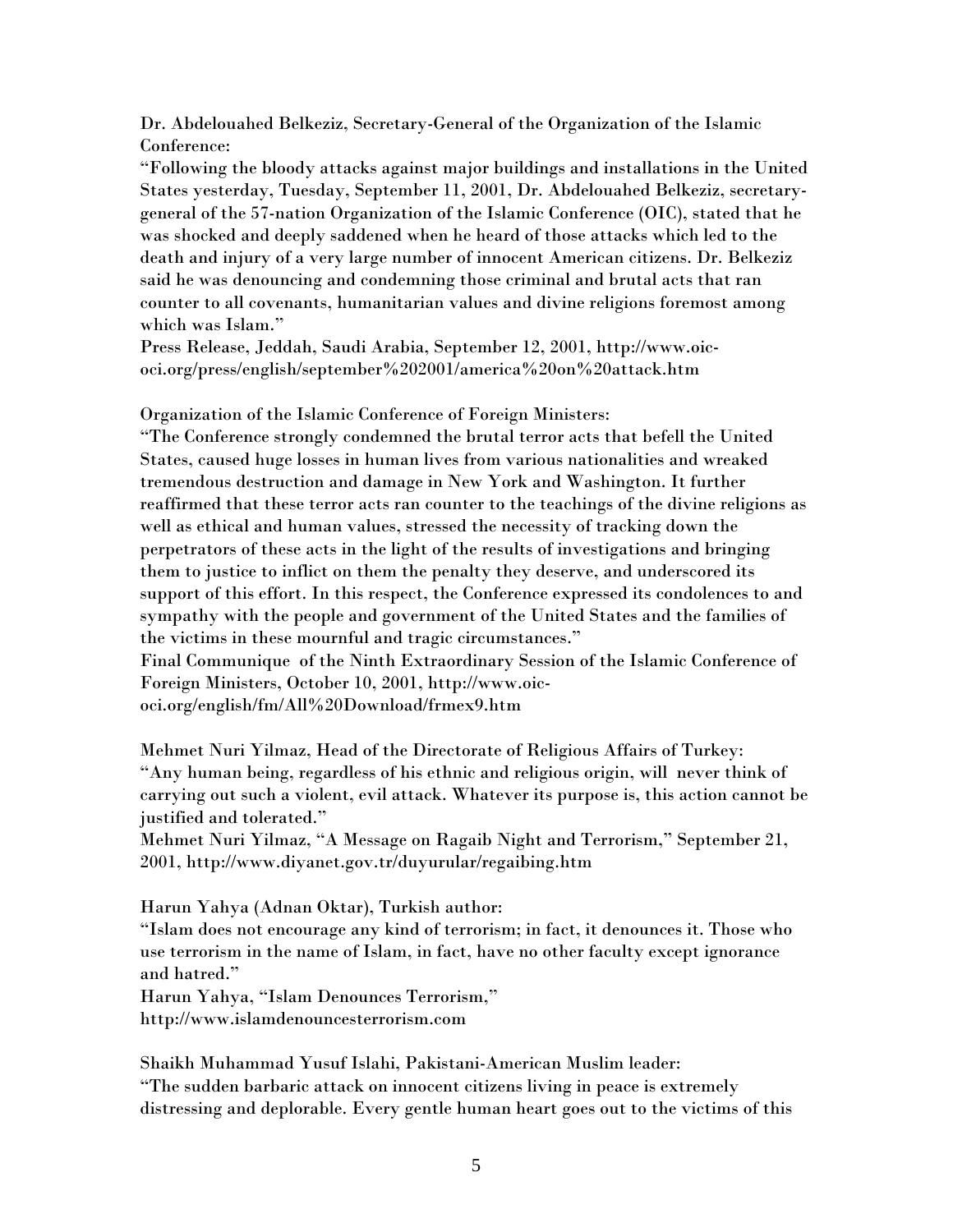attack and as humans we are ashamed at the barbarism perpetrated by a few people. Islam, which is a religion of peace and tolerance, condemns this act and sees this is as a wounding scar on the face of humanity. I appeal to Muslims to strongly condemn this act, express unity with the victims' relatives, donate blood, money and do whatever it takes to help the affected people." "Messages From Shaikh Muhammad Yusuf Islahi,"

http://www.icna.org/wtc\_islahi.htm

# Abdal-Hakim Murad, British Muslim author:

"Targeting civilians is a negation of every possible school of Sunni Islam. Suicide bombing is so foreign to the Quranic ethos that the Prophet Samson is entirely absent from our scriptures."

"The Hijackers Were Not Muslims After All: Recapturing Islam From the Terrorists," http://dspace.dial.pipex.com/masud/ISLAM/ahm/recapturing.htm

Syed Mumtaz Ali, President of the Canadian Society of Muslims:

"We condemn in the strongest terms possible what are apparently vicious and cowardly acts of terrorism against innocent civilians. We join with all Canadians in calling for the swift apprehension and punishment of the perpetrators. No political cause could ever be assisted by such immoral acts."

Canadian Society of Muslims, Media Release, September 12, 2001, http://muslimcanada.org/news09112001.html

15 American Muslim organizations:

"We reiterate our unequivocal condemnation of the crime committed on September 11, 2001 and join our fellow Americans in mourning the loss of up to 6000 innocent civilians."

Muslim American Society (MAS), Islamic Circle of North America (ICNA), Council on American Islamic Relations (CAIR), Muslim Alliance of North America (MANA), Muslim Student Association (MSA), Islamic Association for Palestine (IAP), United Association for Studies and Research (UASR), Solidarity International, American Muslims for Global Peace and Justice (AMGPJ), American Muslim Alliance (AMA), United Muslim Americans Association (UMAA), Islamic Media Foundation (IMF), American Muslim Foundation (AMF), Coordinating Council of Muslim Organizations (CCMO), American Muslims for Jerusalem (AMJ), Muslim Arab Youth Association (MAYA), October 22, 2001, http://www.icna.org/wtc\_pr.htm

57 leaders of North American Islamic organizations, 77 intellectuals, and dozens of concerned citizens:

"As American Muslims and scholars of Islam, we wish to restate our conviction that peace and justice constitute the basic principles of the Muslim faith. We wish again to state unequivocally that neither the al-Qaeda organization nor Usama bin Laden represents Islam or reflects Muslim beliefs and practice. Rather, groups like al-Qaeda have misused and abused Islam in order to fit their own radical and indeed anti-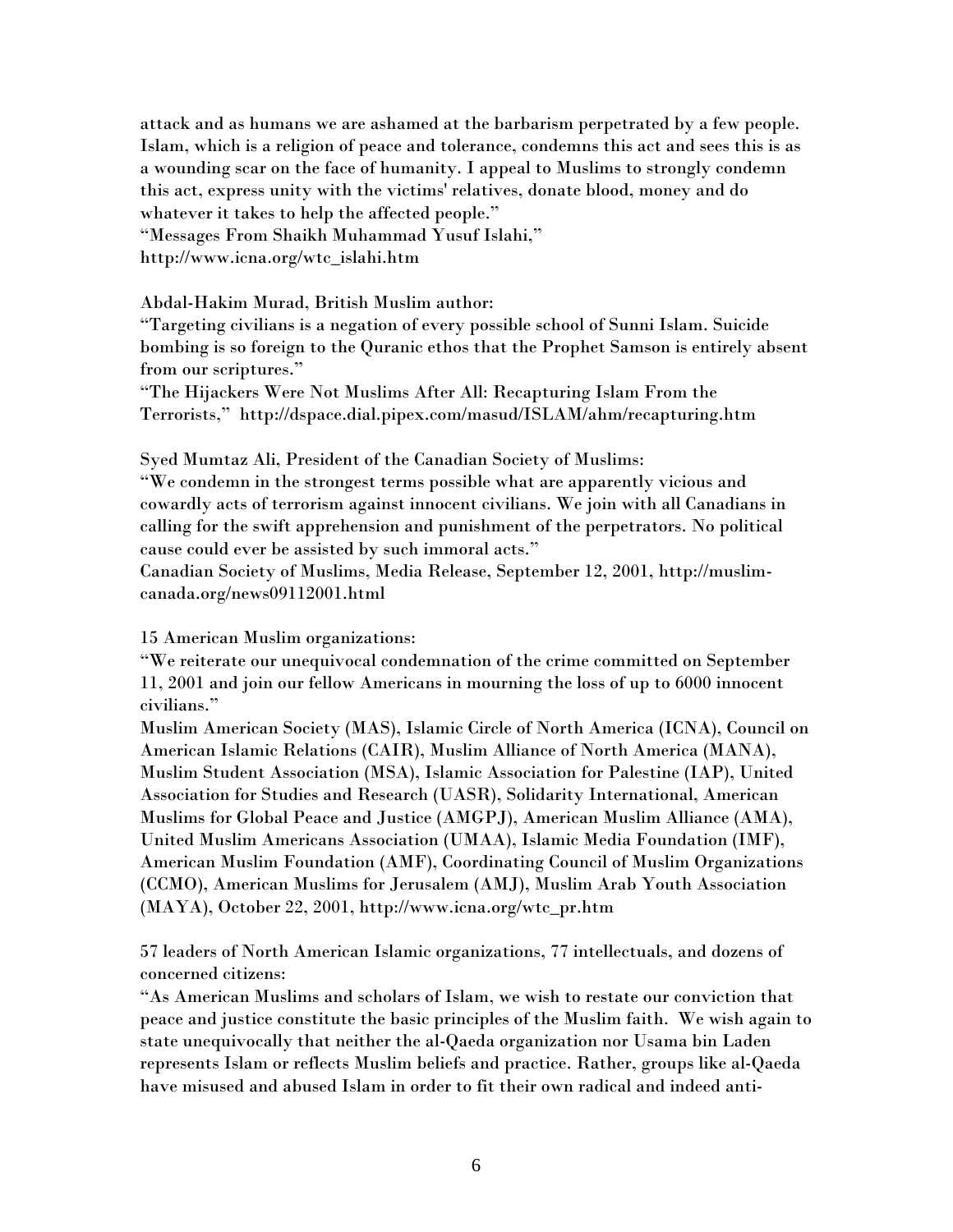Islamic agenda. Usama bin Laden and al-Qaeda's actions are criminal, misguided and counter to the true teachings of Islam." Statement Rejecting Terrorism, September 9, 2002, http://www.islamdemocracy.org/terrorism\_statement.asp

American Muslim Political Coordination Council:

"American Muslims utterly condemn what are apparently vicious and cowardly acts of terrorism against innocent civilians. We join with all Americans in calling for the swift apprehension and punishment of the perpetrators. No political cause could ever be assisted by such immoral acts."

http://capwiz.com/cair/issues/alert/?alertid=49818&type=CU&azip=

Dr. Agha Saeed, National Chair of the American Muslim Alliance: "These attacks are against both divine and human laws and we condemn them in the strongest terms. The Muslim Americans join the nation in calling for swift apprehension and stiff punishment of the perpetrators, and offer our sympathies to the victims and their families."

http://www.amaweb.org/AMA%20Condemns.html

Hamza Yusuf, American Muslim leader:

"Religious zealots of any creed are defeated people who lash out in desperation, and they often do horrific things. And if these people [who committed murder on September 11] indeed are Arabs, Muslims, they're obviously very sick people and I can't even look at it in religious terms. It's politics, tragic politics. There's no Islamic justification for any of it. ... You can't kill innocent people. There's no Islamic declaration of war against the United States. I think every Muslim country except Afghanistan has an embassy in this country. And in Islam, a country where you have embassies is not considered a belligerent country. In Islam, the only wars that are permitted are between armies and they should engage on battlefields and engage nobly. The Prophet Muhammad said, ``Do not kill women or children or noncombatants and do not kill old people or religious people,'' and he mentioned priests, nuns and rabbis. And he said, ``Do not cut down fruit-bearing trees and do not poison the wells of your enemies.'' The Hadith, the sayings of the Prophet, say that no one can punish with fire except the lord of fire. It's prohibited to burn anyone in Islam as a punishment. No one can grant these attackers any legitimacy. It was evil." San Jose Mercury News, September 15, 2001, http://www0.mercurycenter.com/local/center/isl0916.htm

Nuh Ha Mim Keller, American Muslim author:

"Muslims have nothing to be ashamed of, and nothing to hide, and should simply tell people what their scholars and religious leaders have always said: first, that the Wahhabi sect has nothing to do with orthodox Islam, for its lack of tolerance is a perversion of traditional values; and second, that killing civilians is wrong and immoral."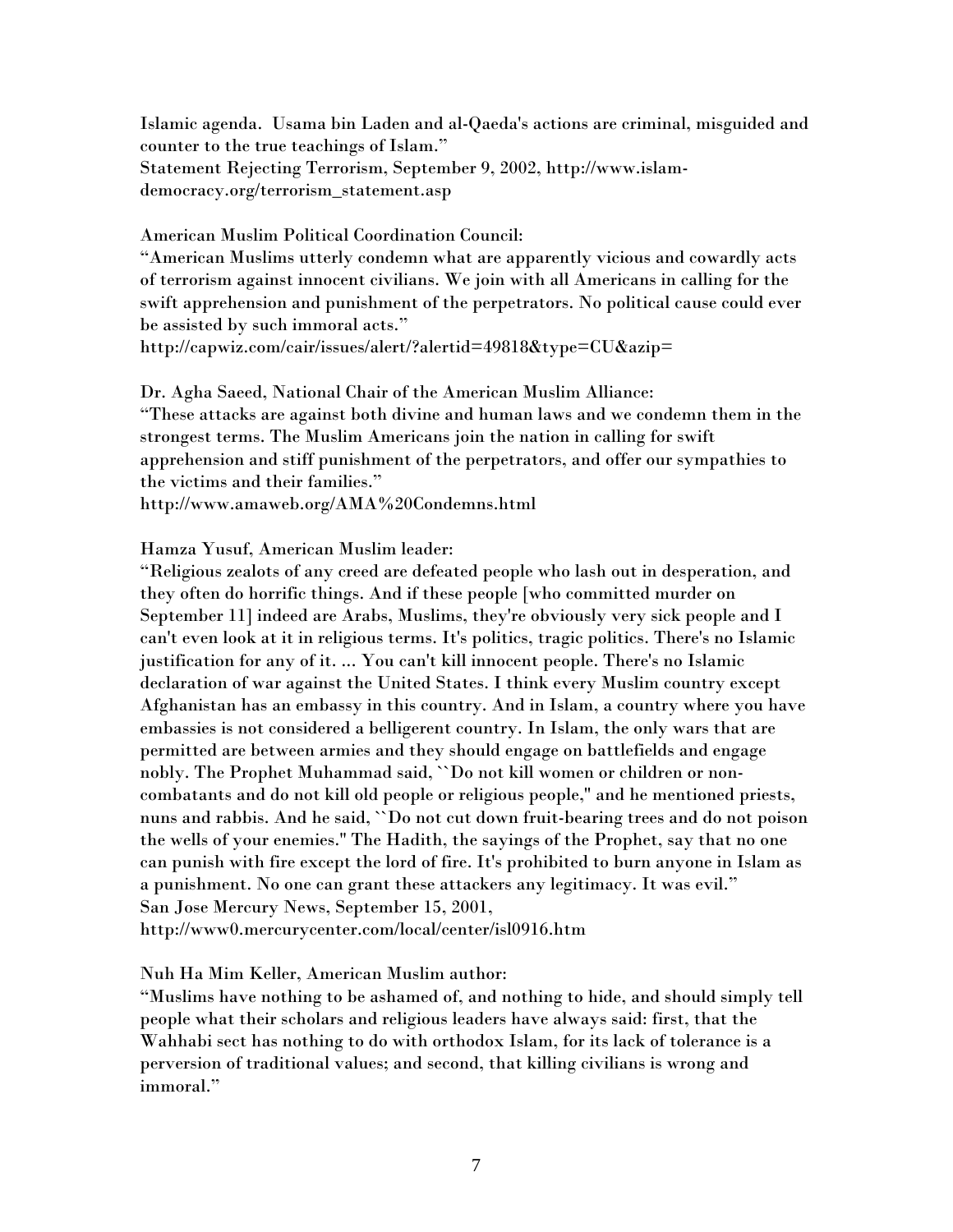"Making the World Safe for Terrorism," September 30, 2001, http://66.34.131.5/ISLAM/nuh/terrorism.htm

Yusuf Islam (formerly Cat Stevens), prominent British Muslim: "I wish to express my heartfelt horror at the indiscriminate terrorist attacks committed against innocent people of the United States yesterday. While it is still not clear who carried out the attack, it must be stated that no right thinking follower of Islam could possibly condone such an action: the Qur'an equates the murder of one innocent person with the murder of the whole of humanity. We pray for the families of all those who lost their lives in this unthinkable act of violence as well as all those injured; I hope to reflect the feelings of all Muslims and people around the world whose sympathies go out to the victims at this sorrowful moment." [On singing an a cappella version of "Peace Train" for the Concert for New York City:] "After the tragedy, my heart was heavy with sadness and shock, and I was determined to help in some way. Organizers asked me to take part in a message for tolerance and sing 'Peace Train.' Of course, I agreed. ... As a Muslim from the West, it is important to me to let people know that these acts of mass murder have nothing to do with Islam and the beliefs of Muslims."

Press release of September 13, 2001, and PR Newswire, October 22, 2001, both at http://www.mountainoflight.co.uk/pages/news/2001.html

Muslims Against Terrorism, a U.S.-based organization:

"As Muslims, we condemn terrorism in all its forms and manifestations. Ours is a religion of peace. We are sick and tired of extremists dictating the public face of Islam."

http://www.muslimsagainstterrorism.org/aboutus.html. This statement has been replaced by a new statement in favor of peace by the group's successor organization, Muslim Voices for Peace, http://www.mvp-us.org.

Abdulaziz Sachedina, professor of religious studies, University of Virginia: "New York was grieving. Sorrow covered the horizons. The pain of separation and of missing family members, neighbors, citizens, humans could be felt in every corner of the country. That day was my personal day of "jihad" ("struggle") - jihad with my pride and my identity as a Muslim. This is the true meaning of jihad – "struggle with one's own ego and false pride." I don't ever recall that I had prayed so earnestly to God to spare attribution of such madness that was unleashed upon New York and Washington to the Muslims. I felt the pain and, perhaps for the first time in my entire life, I felt embarrassed at the thought that it could very well be my fellow Muslims who had committed this horrendous act of terrorism. How could these terrorists invoke God's mercifulness and compassion when they had, through their evil act, put to shame the entire history of this great religion and its culture of toleration?"

"Where Was God on September 11?,"

http://www.virginia.edu/~soasia/newsletter/Fall01/God.html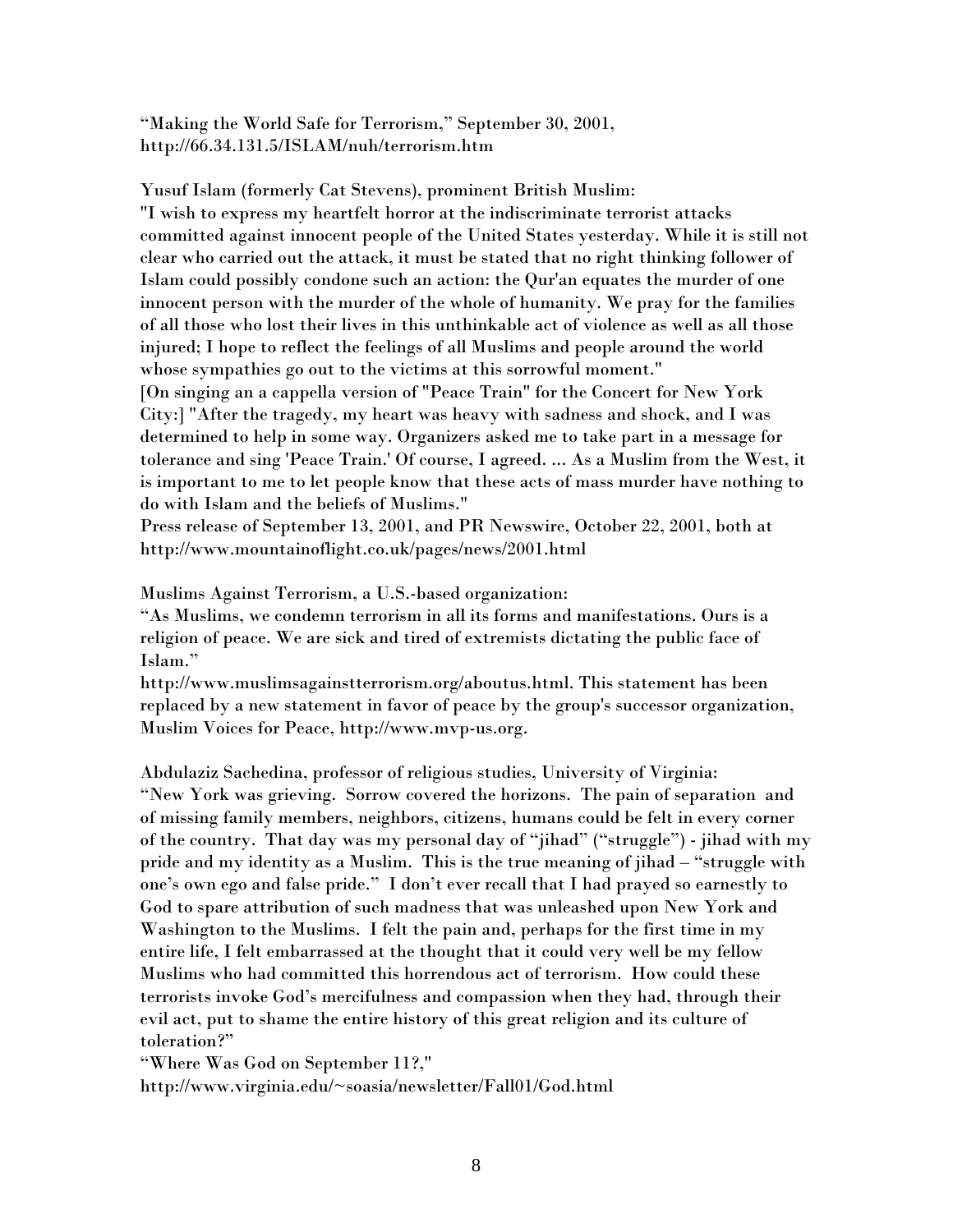Ali Khan, professor of law, Washburn University School of Law:

"To the most learned in the text of the Quran, these verses must be read in the context of many other verses that stipulate the Islamic law of war---a war that the Islamic leader must declare after due consultation with advisers. For the less learned, however, these verses may provide the motivation and even the plot for a merciless strike against a self-chosen enemy."

"Attack on America: An Islamic Perspective, September 17, 2001, http://jurist.law.pitt.edu/forum/forumnew29.htm

Muqtedar Khan, assistant professor of political science, Adrian College, Michigan, USA:

"What happened on September 11th in New York and Washington DC will forever remain a horrible scar on the history of Islam and humanity. No matter how much we condemn it, and point to the Quran and the Sunnah to argue that Islam forbids the killing of innocent people, the fact remains that the perpetrators of this crime against humanity have indicated that their actions are sanctioned by Islamic values. The fact that even now several Muslim scholars and thousands of Muslims defend the accused is indicative that not all Muslims believe that the attacks are unIslamic. This is truly sad. ... If anywhere in your hearts there is any sympathy or understanding with those who committed this act, I invite you to ask yourself this question, would Muhammad (pbuh) sanction such an act? While encouraging Muslims to struggle against injustice (Al Quran 4:135), Allah also imposes strict rules of engagement. He says in unequivocal terms that to kill an innocent being is like killing entire humanity (Al Quran 5:32). He also encourages Muslims to forgive Jews and Christians if they have committed injustices against us (Al Quran 2:109, 3:159, 5:85)." "Memo to American Muslims," October 5, 2001, http://www.ijtihad.org/memo.htm

## Dr. Alaa Al-Yousuf, Bahraini economist and political activist:

"On Friday, 14 September [the first Friday prayers after 11 September], almost the whole world expressed its condemnation of the crime and its grief for the bereaved families of the victims. Those who abstained or, even worse, rejoiced, will have joined the terrorists, not in the murder, but in adding to the incalculable damage on the other victims of the atrocity, namely, Islam as a faith, Muslims and Arabs as peoples, and possibly the Palestinian cause. The terrorists and their apologists managed to sully Islam as a faith both in the eyes of many Muslims and non-Muslims alike." Interview with the International Forum for Islamic Dialogue, London, http://www.islam21.net/pages/keyissues/key7-6.htm

Dr. S. Parvez Manzoor, Swedish-based Muslim author:

"If these acts of terror indeed have been perpetrated by Muslim radicals or fundamentalists, they have reaped nothing but eternal damnation, shame and ignominy. For nothing, absolutely nothing, could remotely be advanced as an excuse for these barbaric acts. They represent a total negation of Islamic values, an utter disregard of our fiqhi tradition, and a slap in the face of the Ummah. They are in total contrast to what Islamic reason, compassion and faith stand for. Even from the more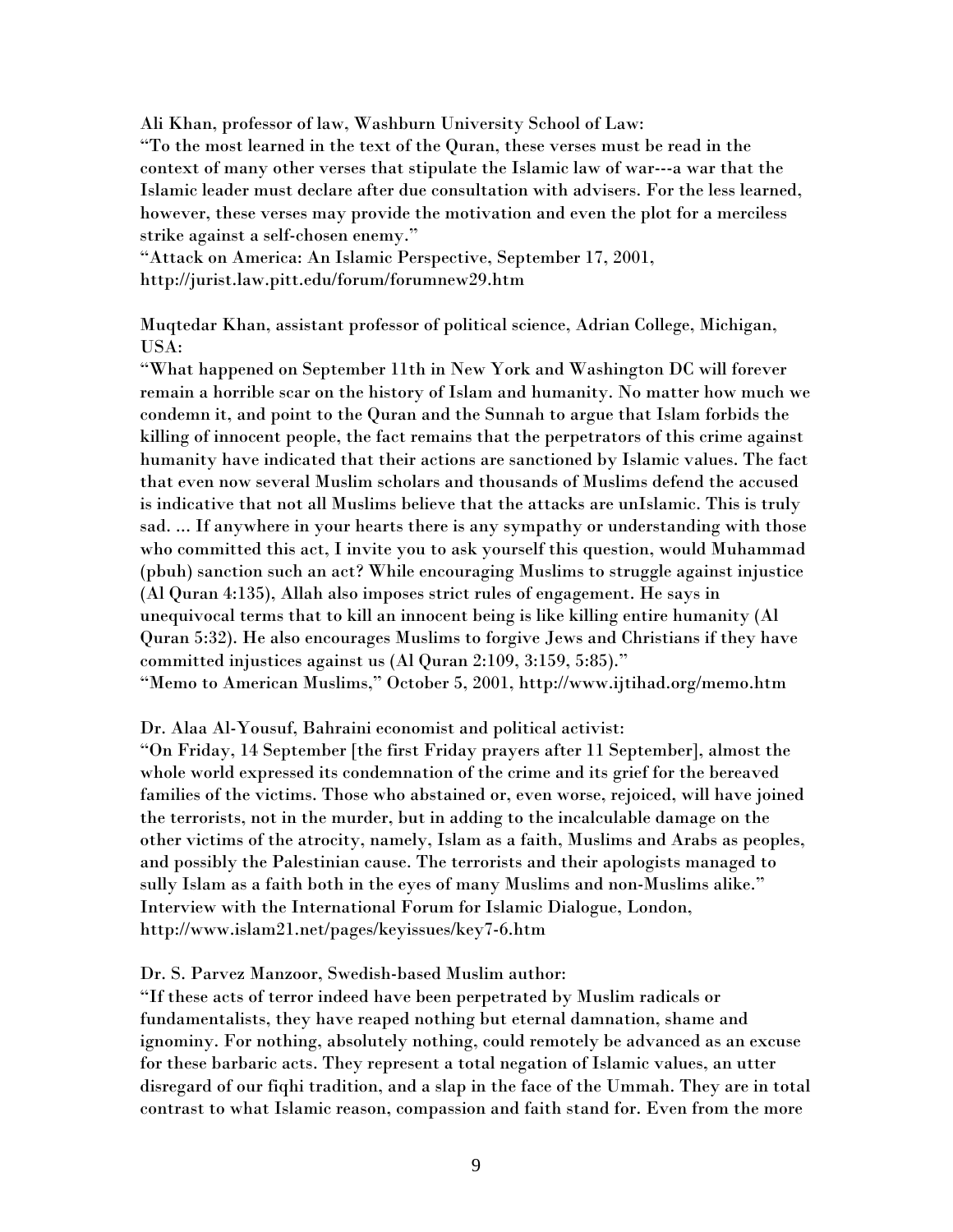mundane criteria of common good, the maslaha of the jurists, these acts are treasonous and suicidal. Islamic faith has been so callously and casually sacrificed at the altar of politics, a home-grown politics of parochial causes, primeval passions, selfendorsing piety and messianic terror." Interview with the International Forum for Islamic Dialogue, London, http://www.islam21.net/pages/keyissues/key7-6.htm

Anwar Ibrahim, Malaysian Islamic activist and former deputy prime minister: "Never in Islam's entire history has the action of so few of its followers caused the religion and its community of believers to be such an abomination in the eyes of others. Millions of Muslims who fled to North America and Europe to escape poverty and persecution at home have become the object of hatred and are now profiled as potential terrorists. And the nascent democratic movements in Muslim countries will regress for a few decades as ruling autocrats use their participation in the global war against terrorism to terrorize their critics and dissenters. This is what Mohammed Atta and his fellow terrorists and sponsors have done to Islam and its community worldwide by their murder of innocents at the World Trade Center in New York and the Defense Depart-ment in Washington. The attack must be condemned, and the condemnation must be without reservation."

Anwar Ibrahim, "Growth of Democracy Is the Answer to Terrorism," International Herald Tribune, October 11, 2001, http://www.iht.com/articles/35281.htm

Ziauddin Sardar, British Muslim author:

"The failure of Islamic movements is their inability to come to terms with modernity, to give modernity a sustainable home-grown expression. Instead of engaging with the abundant problems that bedevil Muslim lives, the Islamic prescription consists of blind following of narrow pieties and slavish submission to inept obscurantists. Instead of engagement with the wider world, they have made Islam into an ethic of separation, separate under-development, and negation of the rest of the world." Ziauddin Sardar, "Islam has become its own enemy," The Observer, October 21, 2001, http://www.observer.co.uk/waronterrorism/story/0,1373,577942,00.html

Khaled Abou El Fadl, Kuwaiti-Egyptian-American legal scholar: "It would be disingenuous to deny that the Qur'an and other Islamic sources offer possibilities of intolerant interpretation. Clearly these possibilities are exploited by the contemporary puritans and supremacists. But the text does not command such intolerant readings. Historically, Islamic civilization has displayed a remarkable ability to recognize possibilities of tolerance, and to act upon these possibilities." Khaled Abou El Fadl, "The Place of Tolerance in Islam: On Reading the Qur'an - and Misreading It," Boston Review, December 2001/January 2002, http://bostonreview.mit.edu/BR26.6/elfadl.html

Sheikh Muhammad Ali Al-Hanooti, Palestinian-American mufti and member of the North American Fiqh Council: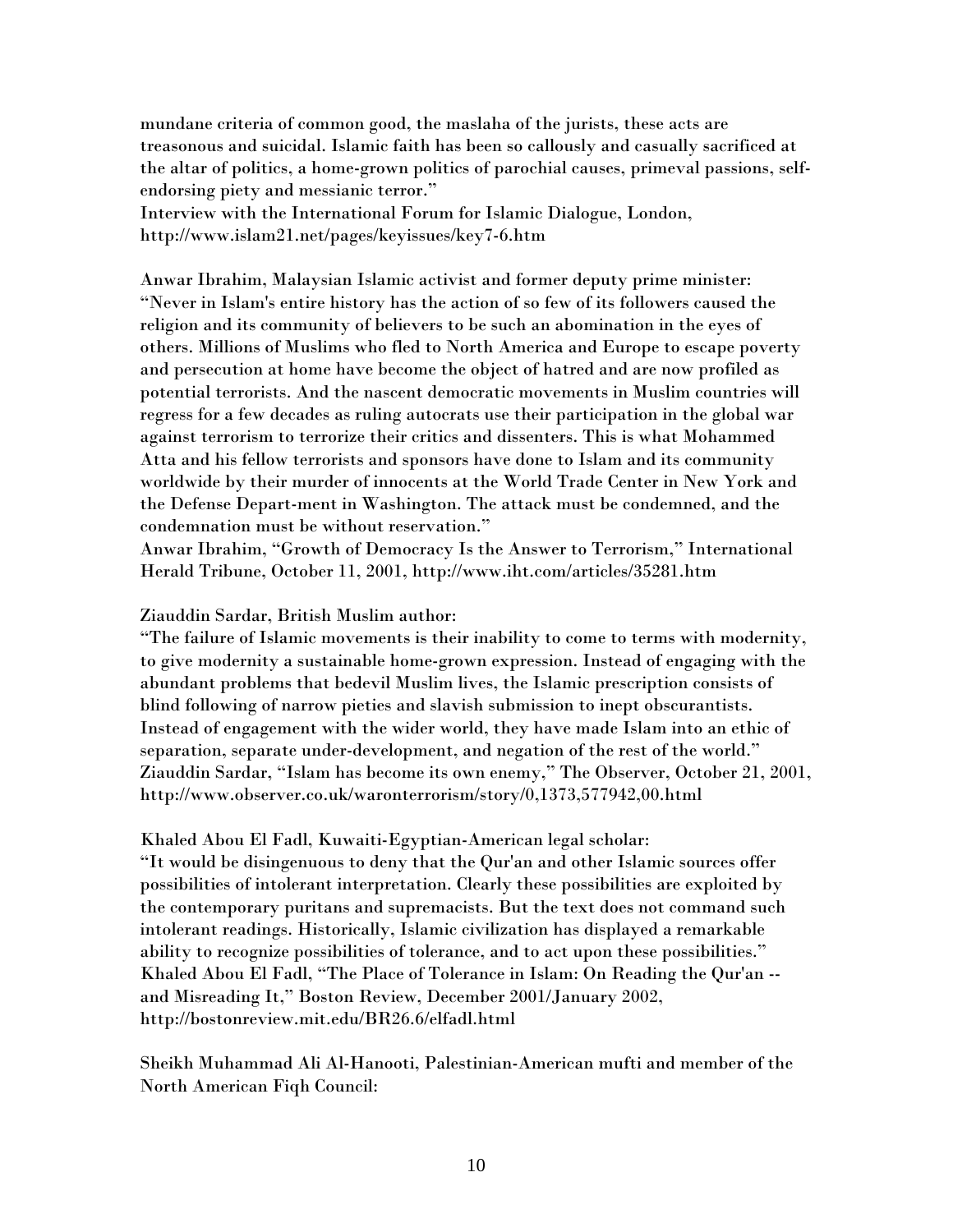"The people who attacked the WTC and Pentagon and hijacked the forth plane that crashed in Pennsylvania are criminal who deserve the severest punishment as the Quran elaborates. They are murderers and terrorists. If there were any person who felt happy for that incident we would not be able to equate them with those criminals, but we can say no one with faith and ethics would accept anything of that murder and targeting of innocent people."

Sheikh Muhammad Ali Al-Hanooti, "Fatwa Session on Latest Tragic Events," IslamOnline, September 20, 2001,

http://www.islamonline.net/livefatwa/english/Browse.asp?hGuestID=pdwD2E

Syed Shahabuddin, Indian Muslim author:

"Islam prohibits terrorism as well as suicide. Jihad is neither and has no place for taking innocent lives or one's own life. No cause, howsoever noble or just, can justify terrorism. So while one may sympathize with the legitimate aspirations of the Palestinian people and support their claim to a state of their own, while one may appreciate the democratic awakening among the people of many Muslim states and uphold their demand for withdrawal of foreign presence from their soil and support their struggle for revision of the terms of trade for their natural resources, no thinking Muslim can go along with the use of terrorism for securing political goals." Syed Shahabuddin, "Global war against terrorism – the Islamic dimension," Milli Gazette newspaper, New Delhi, India, November 1, 2001, http://www.milligazette.com/Archives/01112001/34.htm

Dr. M. A. Zaki Badawi, principal of the Muslim College, London, England: "Neither the law of Islam nor its ethical system justify such a crime." Dr. M. A. Zaki Badawi, "Terrorism has no place in Islam," Arab News, Jiddah-Riyadh-Dhahran, Saudi Arabia, September 28, 2001, http://www.arabnews.com/?page=5&section=0&article=9314&d=28&m=9&y=2001

Mufti Nizamuddin Shamzai, head mufti at Jamiat-ul-Uloom-ul-Islamia seminary, Binori Town, Pakistan and a leader of the Jamiat Ulema-e-Islam (JUI) party, Pakistan:

"It's wrong to kill innocent people. ... It's also wrong to praise those who kill innocent people."

The New York Times, September 28, 2001, p. B3

Shaykh Omar Bakri, leader of al-Muhajirun, a radical Islamist movement based in London, England:

"If Islamists did it -- and most likely it is Islamists, because of the nature of what happened -- then they have fully misunderstood the teachings of Islam. ... Even the most radical of us have condemned this. I am always considered to be a radical in the Islamic world and even I condemn it."

The Gazette (Montreal, Quebec, Canada), September 13, 2001, p. B6

Zuhair Qudah, a preacher at al-Lawzieen mosque, Amman, Jordan: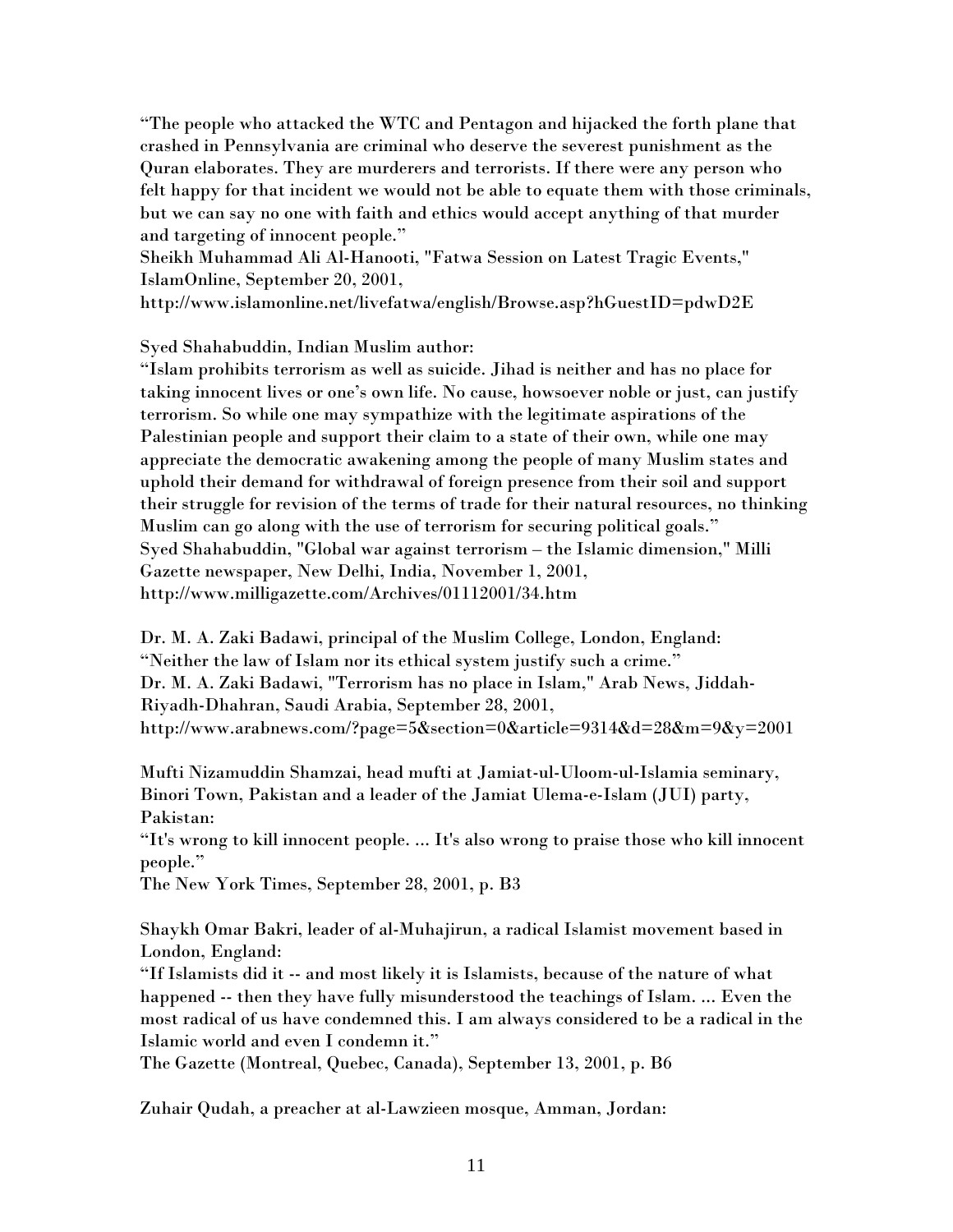"We stand by our Palestinian brothers in their struggle to end the occupation, but we don't condone violence, ugly crimes and the killing of innocent people." Associated Press, September 14, 2001

Salih bin Muhammad Lahidan, chairman of the Supreme Judicial Council, Saudi Arabia:

"Killing the weak, infants, women, and the elderly, and destroying property, are considered serious crimes in Islam. . . . Viewing on the TV networks what happened to the twin towers . . . was like watching doomsday. Those who commit such crimes are the worst of people. Anyone who thinks that any Islamic scholar will condone such acts is totally wrong. . . . This barbaric act is not justified by any sane mind-set. . . . This act is pernicious and shameless and evil in the extreme."

The Washington Post, October 13, 2001, p. B9

Shaykh Rached Ghannouchi, chairman of Tunisia's an-Nahda Movement, in exile in London, England:

"Such destruction can only be condemned by any Muslim, however resentful one may be of America's biased policies supporting occupation in Palestine, as an unacceptable attack on thousands of innocent people having no relation to American policies. Anyone familiar with Islam has no doubt about its rejection of collective punishment, based on the well-known Quranic principle that 'no bearer of burdens can bear the burden of another.'"

The Washington Post, October 13, 2001, p. B9

Shaykh Salih al-Suhaymi, religious scholar, Saudi Arabia:

"Based upon what has preceded, then we say that that which we believe and hold as our religion concerning what happened to the World Trade Centre in America – and in Allaah lies success – that the terrorist attacks that took place and what occurred of general (mass) killing, then it is not permissible and Islaam does not allow it in any form whatsoever."

"Shaykh Saalih as-Suhaymee speaks about current affairs...," October 18, 2001, translated by Abu 'Iyaad, http://www.fatwaonline.com/news/0011018.htm

Dr. Sayed G. Safavi, Iranian religious scholar and director of the Institute of Islamic Studies, London, England:

"The targeting of innocent persons cannot be allowed. Islam is against any form of terrorism, whether it be carried out by an individual, a group or a state. ... For Muslims to kill civilians unconnected with any attack on them is a crime. The principal law of Islam is: don't attack civilians. This includes civilians of any faith, whether Jewish, Muslim or Christian. According to Islam, all people are the family of God. The target of religion is peace."

Letter to the Editor, The Daily Telegraph, London, England, June 30, 2003, http://www.telegraph.co.uk/opinion/main.jhtml?xml=/opinion/2003/06/30/dt3001.xml

Iqbal Siddiqui, editor of Crescent International, London, England: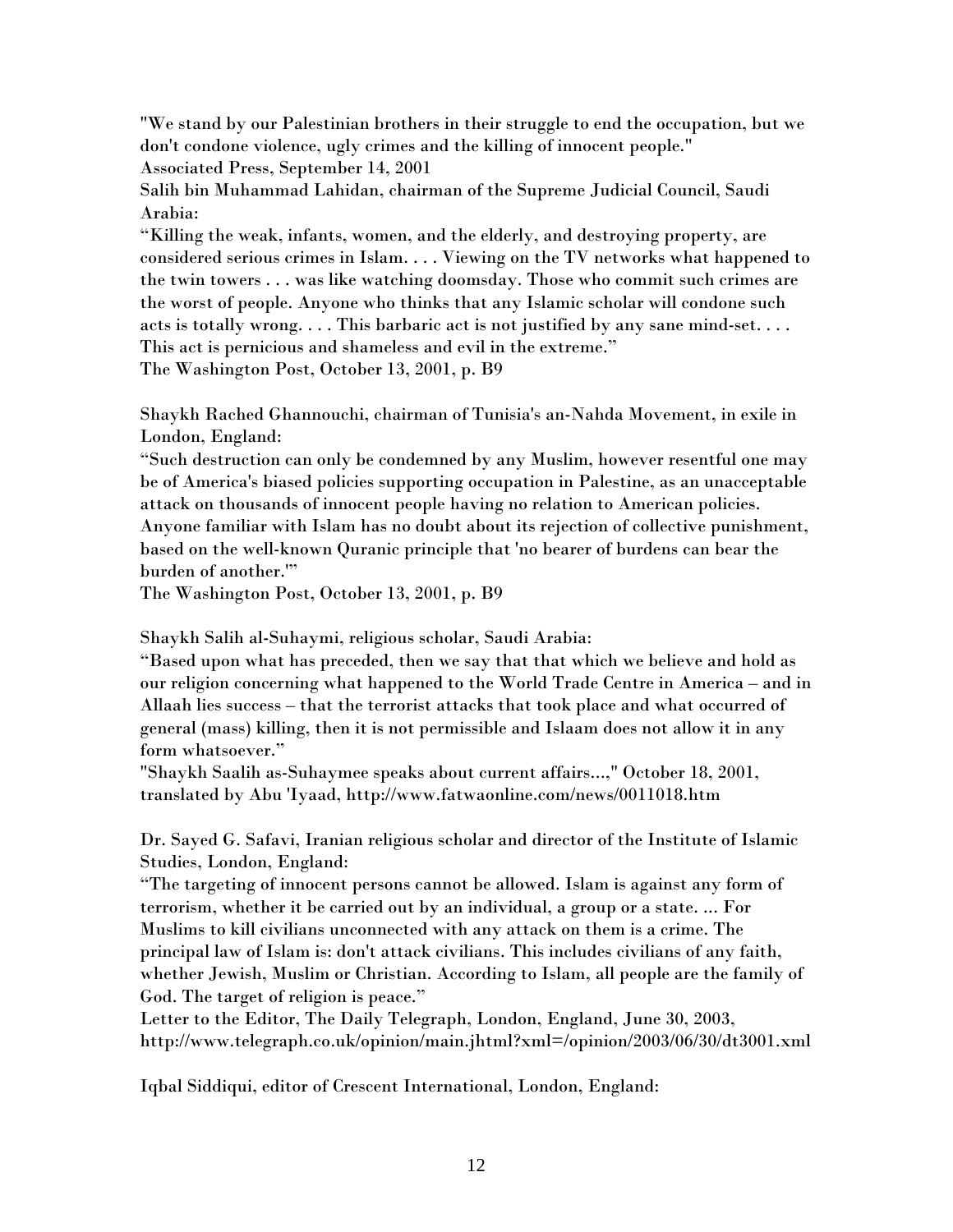"History also teaches us that the only effective way of challenging oppression and the only effective way of fighting injustice is through force; that is simply the way of the world. Pacifism is all too often a weapon of the status quo.... When Islamic movements in the world do need to resort to the use of force, that force must be used morally. When extreme fringes of those movements are pushed to use force indiscriminately, immorally, wrongly against illegitimate targets, and using illegitimate weapons (such [as] hijacked jumbo jets), those are crimes for which the people who share their cause, who share their view of the world, their understanding of the need to use force, must also criticise them, turn against them, isolate them. Our standards must be higher than those of the people whom we are fighting, because if we descend to their standards then there is no difference between us." Iqbal Siddiqui, "Terrorism and political violence in contemporary history," Conference on Terrorism, Institute of Islamic Studies, London, England, November 13, 2001, published in Muslimedia International, February 16-28, 2002, http://www.muslimedia.com/archives/movement02/terror-hist.htm. Earlier version on-line at http://www.islamic-studies.org/terrorconfer.pro.htm

### Islamway website:

"In light of these and other Islamic texts, the act of inciting terror in the hearts of defenseless civilians, the wholesale destruction of buildings and properties, the bombing and maiming of innocent men, women, and children are all forbidden and detestable acts according to Islam and the Muslims."

"What Does Islam Say About Terrorism?"

http://english.islamway.com/bindex.php?section=article&id=126

## Islamic Commission of Spain:

"Muslims, therefore, are not only forbidden from committing crimes against innocent people, but are responsible before God to stop those people who have the intention to do so, since these people 'are planting the seeds of corruption on Earth'.... The perpetration of terrorist acts supposes a rupture of such magnitude with Islamic teaching that it allows to affirm that the individuals or groups who have perpetrated them have stopped being Muslim and have put themselves outside the sphere of Islam."

"Text of the Fatwa Declared Against Osama Bin Laden by the Islamic Commission of Spain," March 17, 2005, http://webislam.com/?idn=537; original Spanish version: "La Comisión Islámica de España emite una fatua condenando el terrorismo y al grupo Al Qaida," March 10, 2005, http://www.webislam.com/?idn=399.

Fatwa signed by more than 500 British Muslim scholars, clerics, and imams: "Islam strictly, strongly and severely condemns the use of violence and the destruction of innocent lives. There is neither place nor justification in Islam for extremism, fanaticism or terrorism. Suicide bombings, which killed and injured innocent people in London, are HARAAM - vehemently prohibited in Islam, and those who committed these barbaric acts in London [on July 7, 2005] are criminals not martyrs. Such acts, as perpetrated in London, are crimes against all of humanity